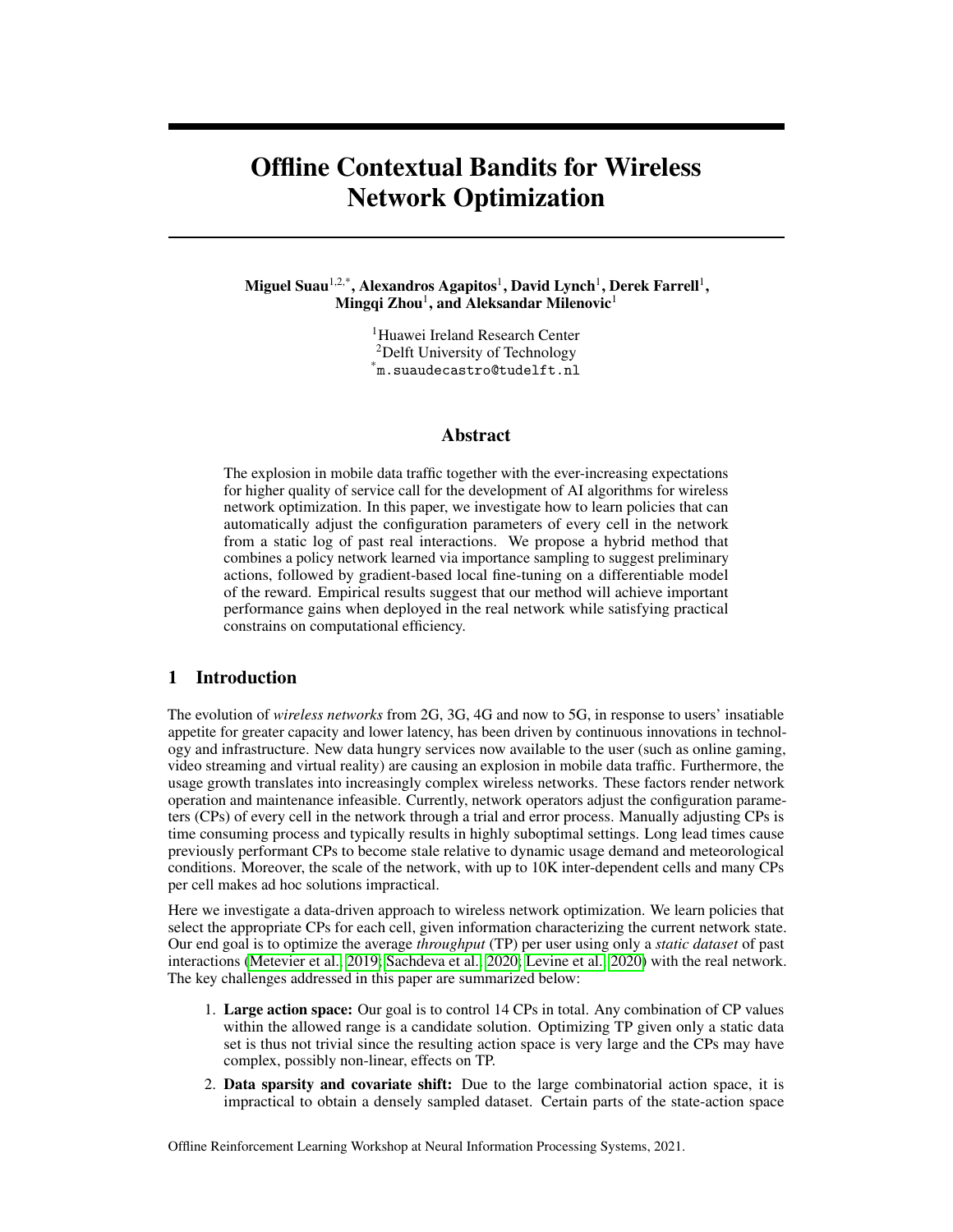will be inevitably under-represented in the logged data. Moreover, given that we want to improve over the logging policy, the action distribution induced by the learned policy should be different from the logged distribution. This phenomenon, known as covariate shift [\(Bickel et al., 2009;](#page-6-2) [Quiñonero-Candela et al., 2009\)](#page-7-1), only exacerbates the problem of sample sparsity since the actions we are interested in will likely be poorly supported in the data.

3. Computational efficiency: The number of cells in the network is large (2945) and updated CPs must be pushed to all cells simultaneously every hour. As such, due to hardware constraints, it is essential that our solution is computationally efficient.

The main contributions of this paper are:

- 1. We formulate of the wireless network optimization problem as an offline contextual bandit [\(Auer et al., 2002;](#page-6-3) [Langford and Zhang, 2008\)](#page-6-4).
- 2. We propose a hybrid method that combines a policy network learned via importance sampling to suggest preliminary actions, followed by **gradient-based local fine-tuning** on a differentiable model of the TP.
- 3. We introduce a modular neural network architecture for TP prediction that ensures a balanced representation of all input modalities and enhances the sensitivity of the model to the CPs.
- 4. Finally, to guarantee the reliability of the method against model bias, we perform counterfactual data augmentation to help our model generalize over unseen actions, and apply a penalty to the objective function to prevent the optimization algorithm from finding solutions for which the TP predictions are uncertain.

The rest of the paper is organized as follows. Section [2](#page-1-0) introduces the problem formulation and mathematical notation. We also provide a short description of the dataset used to train and evaluate our policies. Section [3](#page-2-0) reviews the two most popular offline learning approaches for the contextual bandit setting. In section [4,](#page-2-1) we present our method and describe how we addressed the above challenges. Finally, the results of our experiments are reported in Section [5,](#page-4-0) from which key conclusions are drawn.

# <span id="page-1-0"></span>2 Preliminaries

## 2.1 Problem definition

Let us call  $s \in S$  the *network state* (sometimes referred to as *context* in the bandits literature), which is specified by performance management (PM) counters, engineering parameters (EP) and other contextual information describing the network environment.  $\mathcal A$  is the action space of 14 dimensions, one for each of the CPs to be optimized, such that each of the infinitely many actions  $a \in A = A_1 \times \ldots A_{14}$  represents a particular parameter configuration at a specific time. The task consists in finding the policy  $\pi(s, a) = P(a|s)$  that maximizes a certain objective function,

$$
J(\pi) = \mathbb{E}_{s \sim \mathcal{S}, a \sim \pi(s, a)} [R(s, a) = r]
$$
\n(1)

and r is the feedback provided by the system. In our case,  $R(s, a)$  is an unknown function that models the TP per user given the action  $a$  and the network state  $s$ . As opposed to the more general reinforcement learning framework, the bandit formulation assumes that actions have no temporal dependencies. While this might introduce approximation errors, it also simplifies the optimization problem. Moreover, this simplification is motivated by the fact that CP changes occur only once per day in our static dataset, which might dilute temporal dependencies from hour-to-hour.

#### 2.2 Dataset Description

As mentioned in the introduction, we are given a static dataset of past system interactions collected using a fixed policy  $\pi_0$ , known as the logging policy,

$$
\mathcal{D}_{\pi_0} = \{s_i, a_i, r_i\}_{i=1}^N.
$$
\n(2)

The dataset was retrieved from a real 4G network. The network contained 2945 cells served by 1030 radio base stations. The dataset covered a period of 9 days during which changes to 14 CPs were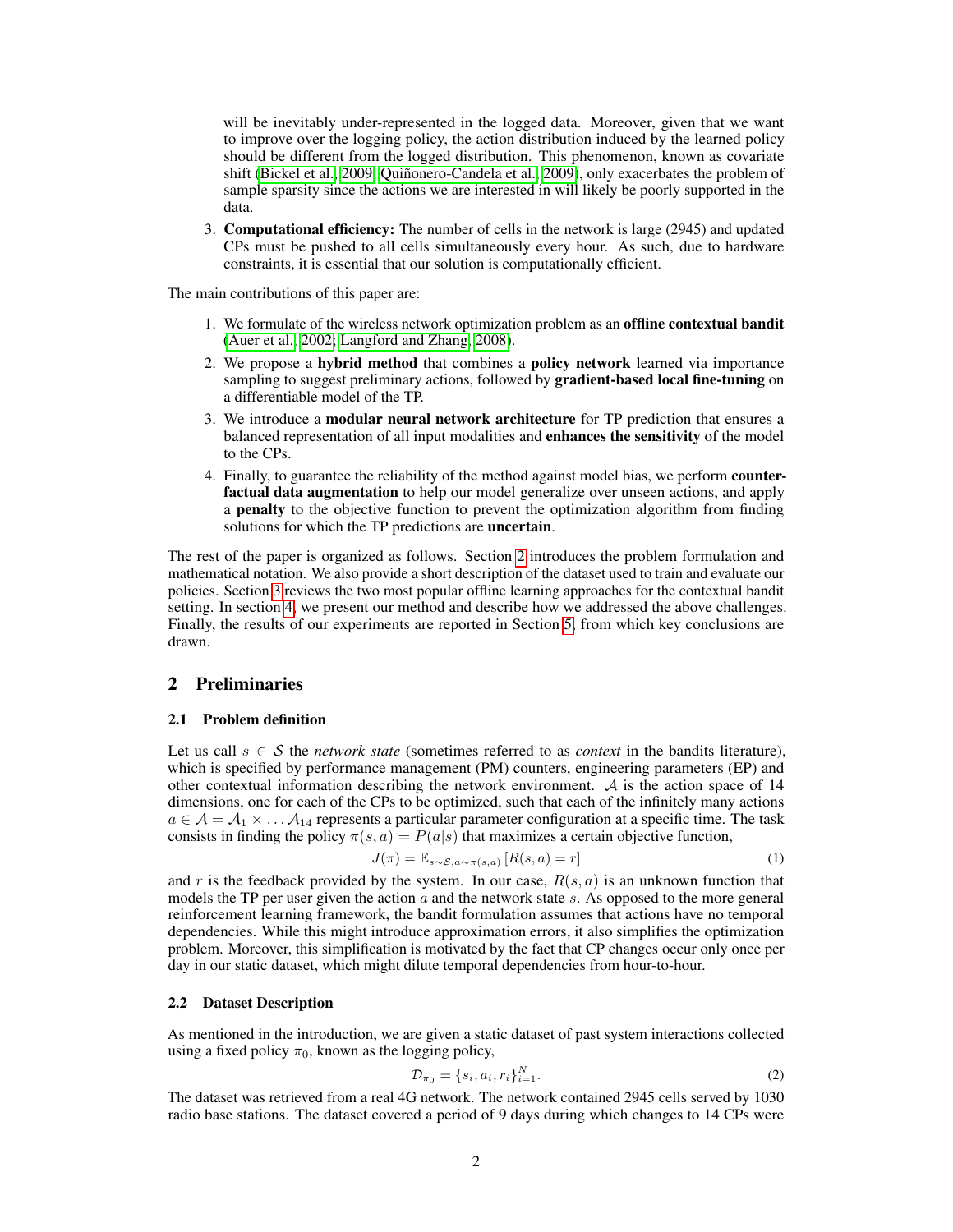made *daily* to each cell between midnight and 2 AM. The 14 CPs were chosen because they have the largest impact on TP. A total of 295K CP changes were registered. The effect of these changes on the network was monitored by hourly performance management (PM) counters. Other information regarding the engineering parameters (EP) of the antennas, their physical location, and the time of the day was also included in the dataset.

# <span id="page-2-0"></span>3 Existing Approaches

In the offline learning setting, we are not allowed to explore and assess actions on the real network as is normally assumed for standard contextual bandits. This poses a fundamental challenge for the learning algorithm. On the one hand, we want the new policy to outperform the logging policy, which requires it to take different actions from those observed in the dataset. On the other hand, the outcomes for these hypothetical actions are not present in the dataset. All we can do is learn from D those actions that lead to high-payoffs in throughput with the expectation that our policy will be able to generalize effectively over unseen contexts. See [Levine et al.](#page-6-1) [\(2020\)](#page-6-1) for an extensive discussion on this matter. Below we describe the most popular solutions for the offline learning problem in the contextual bandit setting.

#### <span id="page-2-4"></span>3.1 Direct Method

The *direct method* [\(Beygelzimer and Langford, 2009\)](#page-6-5) consists of learning a regression model that for every state s can predict the reward for taking any of the actions available,  $R(s, a) \approx R(s, a)$  for all  $a \in \mathcal{A}$ . This can be then used to compute a policy  $\pi(s)$  as

<span id="page-2-2"></span>
$$
\pi(s) = \underset{a \in \mathcal{A}}{\arg \max} \hat{R}(s, a). \tag{3}
$$

It is clear that the performance of DM depends very much on the accuracy of the reward model. Unfortunately, since this is only trained on  $D$ , its estimates might be biased from the true reward values when the number of samples is too small. Note that a biased model is particularly problematic in this case, because the *argmax* in equation [\(3\)](#page-2-2) forces the policy to select the actions for which the reward estimates are the largest, which may or may not correspond to those actions that maximize the true reward.

#### 3.2 Inverse Propensity Score

An alternative to the DM is to obtain an estimate of the objective function  $J(\pi)$  by applying importance sampling [\(Horvitz and Thompson, 1952\)](#page-6-6) on experiences drawn from D,

<span id="page-2-3"></span>
$$
J(\pi_{\theta}) \approx \frac{1}{N} \sum_{(x_i, a_i, r_i) \in \mathcal{D}} \frac{\pi(s_i, a_i)}{\pi_0(s_i, a_i)} r_i,
$$
\n
$$
(4)
$$

where  $\frac{\pi_{\theta}(s_i, a_i)}{\pi_0(s_i, a_i)}$  is the importance ratio, which corrects for the fact that the actions in D were sampled from  $\pi_0$  rather than  $\pi$ . Equation [\(4\)](#page-2-3) is known as inverse propensity score (IPS) [\(Strehl et al., 2010;](#page-7-2) [Li](#page-6-7) [et al., 2014\)](#page-6-7) and although it is an unbiased estimator, it can have very high variance especially when  $\pi$  deviates from  $\pi_0$ .

### <span id="page-2-1"></span>4 Methods

We now describe how the above techniques were adapted for wireless network optimization. We will focus on the three main challenges we described in the introduction; namely, large action space, covariate shift, and computational efficiency.

We first train a neural network to predict the reward  $(TP)$  given the network state s and the action a. The modular neural network architecture is displayed in Figure [1.](#page-3-0) Separate input heads balance the influence of temporal context, engineering parameters (EPs) characterising a cell, and counters by mapping them to tensors of equal dimensionality (50 neurons). The 'Covariate Representation Network' merges the resulting tensors to yield a representation of the network state s. Explicitly balancing the representations of s and a ensures the influence of CPs is not diluted in the presence other high dimensional covariates, such as counters. Sensitivity to CPs is further enhanced by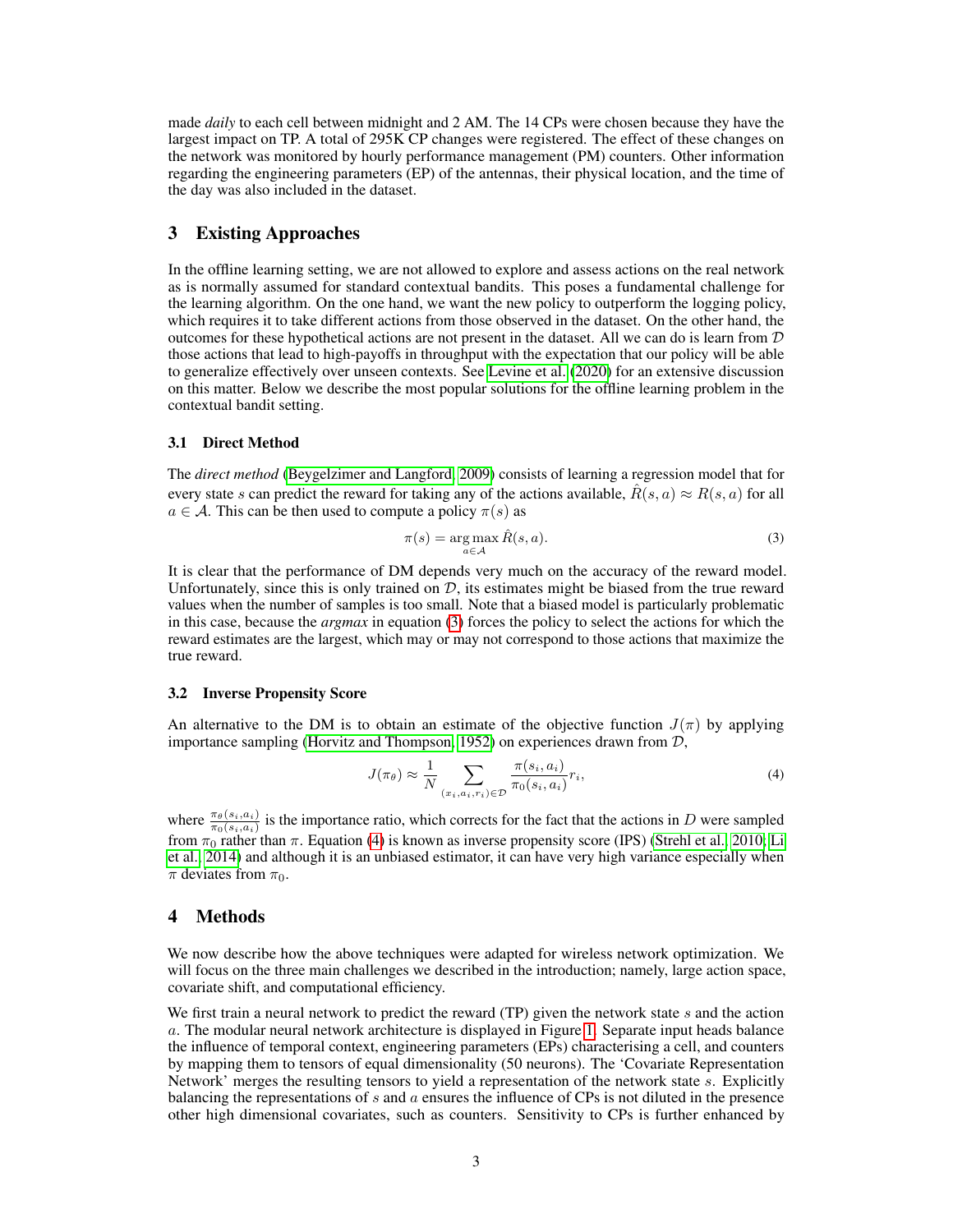introducing them near the output layer. Finally, all representations are concatenated and passed through linear output layers to give the predicted TP. Once the network is trained, we can specify a greedy policy that selects the action  $a^*$  that maximizes the predicted reward given network state s.

#### 4.1 Challenge 1: Large Action Space

The optimization problem specified in [\(3\)](#page-2-2) can be solved using exhaustive search if the action space is finite and small. However, this is prohibitively expensive in our setting due to the high-dimensional and continuous action space. The proposed solution is to perform gradient ascent (GA) using the reward model, which is point-wise differentiable. We make use of software for automatic differentiation [\(Paszke et al., 2019\)](#page-7-3) to compute  $\nabla_a \hat{R}(s, a)$ . Then, starting from a random initial  $a_0$  we iteratively update its value following the direction of steepest ascent,

<span id="page-3-0"></span>

Figure 1: Reward model with modular architecture. Modularity ensures a balanced representation of all input modalities and sensitivity to CPs. Coloured rectangles indicate input covariates and representations produced by the network, where the number of neurons is specified. Trapezoids are linear layers. Trend in the counters is modelled using a Gated Recurrent Unit network (cyan blocks).

 $a_{k+1} = a_k + \alpha \nabla_a \hat{R}(s, a),$  (5)

where  $\alpha \in \mathbb{R}$  constrains the steps size in the action space. If  $\hat{R}(s, a)$  is non-convex (as it is normally the case for multi-layer neural networks) gradient ascent is only guaranteed to find a local optimum. The process is repeated multiple times with different initial values for  $a_0$  to avoid poor local optima.

#### 4.2 Challenge 2: Sparse Data and Covariate Shift

As mentioned in Section [3.1,](#page-2-4) since the DM is prone to bias, deploying the resulting policy directly on the real network may be unsafe. In general, we cannot guarantee that the reward model will generalize well to regions of the state-action space that are underexplored by the logging policy [\(Janner et al.,](#page-6-8) [2019\)](#page-6-8). A biased reward model may confidently predict that an action will attain a high TP, even if this action was not well supported in the dataset. As a result, the policy might not necessarily select the actions for which the true reward is the largest but also those for which the model is merely highly overconfident. Two complementary solutions are introduced to alleviate bias and improve the reliability of the DM: data augmentation and uncertainty regularization.

#### 4.2.1 Counterfactual Data Augmentation

Our ability to train accurate and reliable reward models is hindered by selection bias in the factual dataset. Selection bias arises because CPs are not set uniformly at random, but rather they are generated by the logging policy, when it maps network state information to optimized CPs. The resulting dataset may lack diversity (if some CPs are never selected) and contain spurious correlations between CPs and TP (due to confounding).

Challenges arising from selection bias motivate the proposed causal inference matching algorithm. Our method draws inspiration from [Schwab et al.](#page-7-4) [\(2018,](#page-7-4) [2020\)](#page-7-5). We augment the factual dataset with hypothetical examples obtained via matching. A hypothetical example is synthesized from each factual example in the dataset. A single hypothetical example is obtained by replacing the *factual* CPs (given by the logging policy) with new *hypothetical* CPs sampled uniformly at random from their allowed range of values. Ten factual nearest neighbours are identified based on Euclidean distance. These nearest neighbours should have similar CPs and covariates to those of the hypothetical. The unknown TP that would have been observed if the hypothetical CPs had been executed is estimated as the mean (factual) TP of the nearest neighbours. An augmented dataset is produced in this fashion and used to train the reward model. The resulting model will generalize over arbitrary CPs, even if such CPs would not be selected by the logging policy.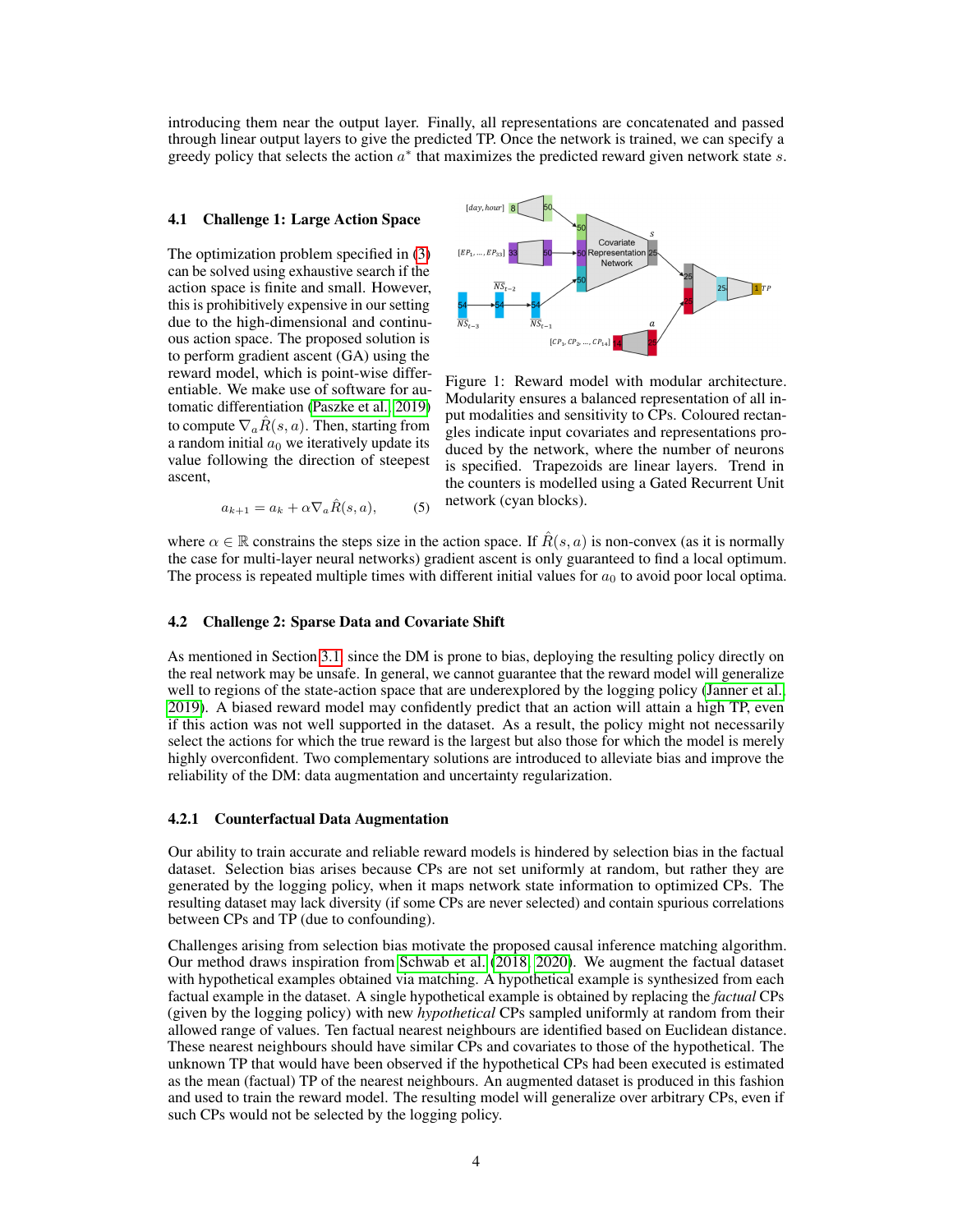#### 4.2.2 Uncertainty Regularization.

An uncertainty penalty is added to the objective in [\(3\)](#page-2-2) in order to prevent the optimization process from converging to those regions of the state-action space for which the model may be biased. To do so we first create K different bootstrap samples  $\mathcal{D}_k$  of size N by sampling with replacement from D. A neural network ensemble [Hansen and Salamon](#page-6-9) [\(1990\)](#page-6-9); [Heskes](#page-6-10) [\(1996\)](#page-6-10); [Khosravi et al.](#page-6-11) [\(2011\)](#page-6-11) is then trained by fitting K models  $\hat{R}_k(s, a)$  (with the identical architectures) to each of the K datasets. Reward estimates are computed as the average prediction of all models in the ensemble. The uncertainty penalty is given by the standard deviation of those predictions,

<span id="page-4-1"></span>
$$
\pi(s) = \underset{a \in \mathcal{A}}{\arg \max} \left( \hat{\mu}(s, a) - \beta \hat{\sigma}(s, a) \right) \tag{6}
$$

with  $\mu$  being the empirical mean,  $\sigma$  the standard deviation and  $\beta \in \mathbb{R}$  a hyperparameter controlling the magnitude of the uncertainty penalty. Since the objective [\(6\)](#page-4-1) is still differentiable, gradients can be backpropagated through each of the models in the ensemble to compute  $\nabla_a (\hat{\mu}(s, a) - \beta \hat{\sigma}(s, a)).$ 

#### <span id="page-4-2"></span>4.3 Challenge 3: Computational Efficiency

One important caveat of the above described method is its computational complexity. Running multiple iterations of GA every time an action is chosen is extremely time consuming, especially if a neural network ensemble is used to estimate the uncertainty. An alternative, is to optimize a policy network  $\pi_{\theta}(s, a)$  directly by following the off-policy policy gradient (OPPG) [\(Precup et al., 2000\)](#page-7-6). An estimate of the OPPG can be easily derived from [\(4\)](#page-2-3),

$$
\nabla_{\theta} J(\pi_{\theta}) \approx \frac{1}{N} \sum_{(x_i, a_i, r_i) \in \mathcal{D}} \frac{\pi_{\theta}(s_i, a_i)}{\pi_0(s_i, a_i)} r_i \nabla_{\theta} \log \pi_{\theta}(s_i, a_i).
$$
\n<sup>(7)</sup>

Unfortunately, the importance weight  $\frac{\pi_{\theta}(s_i, a_i)}{\pi_0(s_i, a_i)}$  has unbounded variance. Gradient estimates may grow arbitrarily large when certain state-action pairs for which  $\pi_0(s, a) \approx 0$ , become more likely under  $\pi_{\theta}$ . The most straight-forward solution is to control the size of  $\frac{\pi_{\theta}(s_i, a_i)}{\pi_0(s_i, a_i)}$  by setting a maximum threshold [\(Ionides, 2008;](#page-6-12) [Swaminathan and Joachims, 2015\)](#page-7-7),

$$
\nabla_{\theta} J(\pi_{\theta}) \approx \frac{1}{N} \sum_{(x_i, a_i, r_i) \in \mathcal{D}} \min \left\{ \frac{\pi_{\theta}(s_i, a_i)}{\pi_0(s_i, a_i)}, M \right\} r_i \nabla_{\theta} \log \pi_{\theta}(s_i, a_i), \tag{8}
$$

where the hyperparameter M lets us trade variance for bias. Notice that, if we set  $M = 1$  we get back the standard policy gradient estimator.

#### 4.3.1 The Hybrid Method.

The variance problem becomes more severe when the action space is high-dimensional. This is because, as we increase the number of dimensions the likelihood of certain actions under the logging policy  $\pi_0$  decreases exponentially, thus limiting the quality of the policies we can learn. Nonetheless, we can still benefit from these policies, even if they improve the performance of  $\pi_0$  only slightly. We propose a *hybrid method* whereby GA is executed on the reward model, but rather than starting from a random initial point, we start from the actions suggested by a pre-trained policy network  $\pi_{\theta}$ . Our experiments suggest that this approach not only decreases the number of random starts needed, but also helps GA converge much faster, since the actions sampled from  $\pi_{\theta}$  are often good enough, and only need to be fine-tuned.

## <span id="page-4-0"></span>5 Evaluation

The method is tested on 10K samples drawn from the logged data that were excluded from the training set. We follow a similar evaluation protocol to that of [Brookes et al.](#page-6-13) [\(2019\)](#page-6-13) and use two separate reward model ensembles each of them consisting of 5 neural networks trained on different bootstrap samples. We use the first ensemble  $\hat{R}_{\theta}$  to optimize the actions and report the TP predicted by the second ensemble  $\hat{R}^*_{\theta}$ . The plot on the left of Figure [2](#page-5-0) shows the true TP (green) and the predicted TP given by  $\hat{R}^*_{\theta}$  realized when CPs were set by the logging policy (red). The purple box plot shows the predicted TP when the CPs were set by the policy network  $\pi_{\theta}$  (see Section [4.3\)](#page-4-2).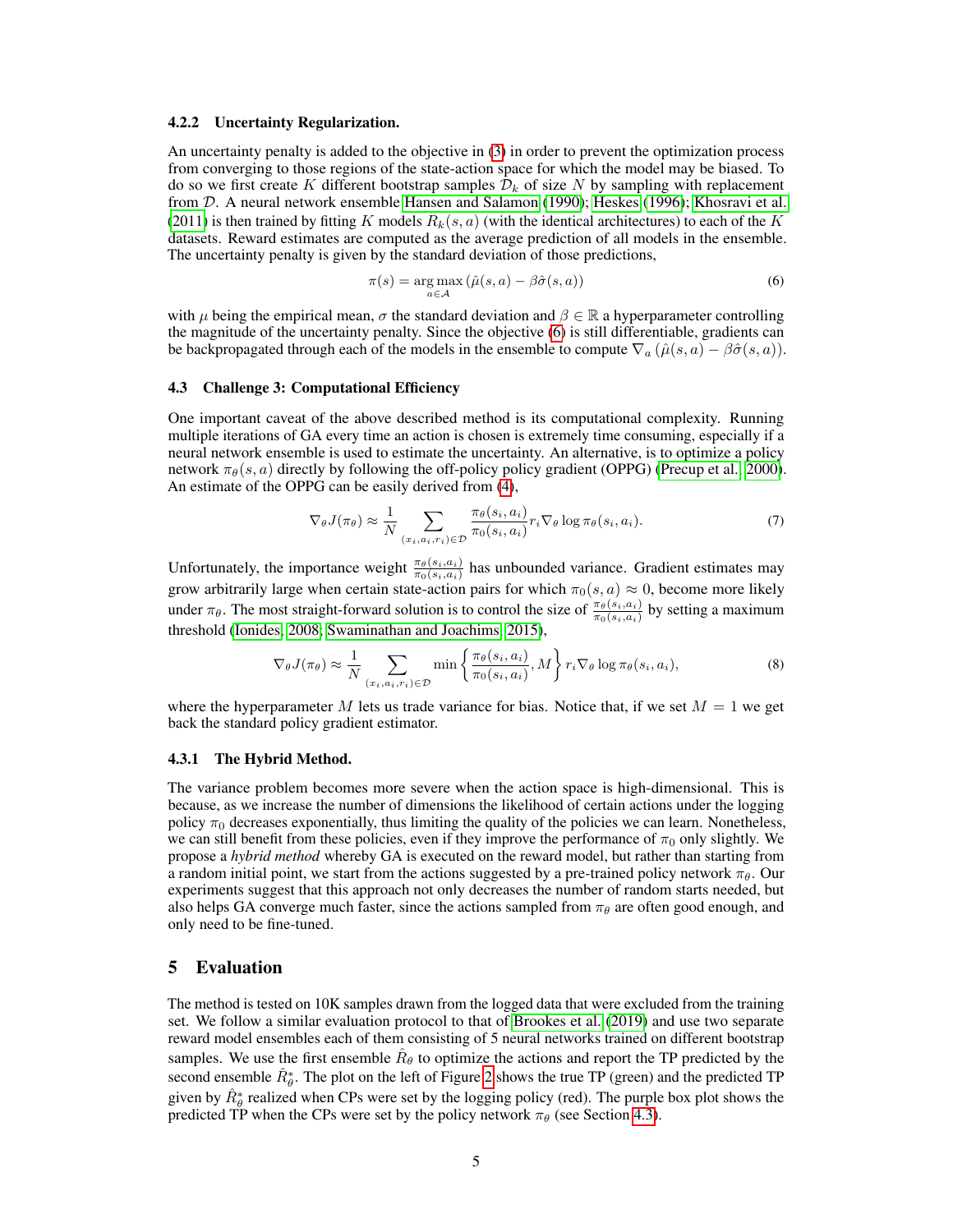Figure [2](#page-5-0) (middle) compares the performance of running GA on  $\hat{R}_{\theta}$  when choosing the initial actions at random (orange) against the hybrid method (blue), which starts from the actions suggested by the policy network (GA  $+\pi_{\theta}$ ). The box plots suggest that both GA and GA  $+\pi_{\theta}$  outperform the logging policy (red). As expected, the performance gain grows when we increase the number of starts.

On the other hand, even though the policy network  $\pi_{\theta}$  trained via OPPG as a stand-alone solution (purple) improves over  $\pi_0$  (red) only slightly, when combined with GA (GA  $+\pi_\theta$ ) it matches the performance of standard GA with random starts while mitigating the computational burden. This is supported by the horizontal box plots on the right of Figure [2.](#page-5-0) The plot on the top shows the total wall clock time of running a full loop of GA on the reward model. The plot on the bottom shows the number of GA steps it takes to converge to an optimum. The results clearly indicate that the actions sampled from  $\pi_{\theta}$  are often good enough and only need to be fine-tuned. Hence, the improvement in computational efficiency.

<span id="page-5-0"></span>

Figure 2: Left: True (green) and predicted (red) hourly TP for the logging policy  $\pi_0$ . Predicted TP for the policy network  $\pi_{\theta}$  (purple). **Middle:** Predicted TP for GA with 1, 5, and 10 starts when sampling the initial actions at random from a uniform distribution (orange) and from  $\pi_{\theta}$  (blue). Top right: Wall-clock time of running a full GA loop on the reward model with (blue) and without (orange)  $\pi_{\theta}$ . Bottom right: Number of GA steps to convergence with (blue) and without (orange)  $\pi_{\theta}$ .

The performance of GA  $+\pi_{\theta}$  when adding the uncertainty penalty term to the objective function [\(6\)](#page-4-1) is reported in Figure [3.](#page-5-1) The plot on the left shows how the uncertainty of the TP predictions decreases as we increase the penalty coefficient  $\beta$ , which implies that GA is avoiding the regions were the reward predictions might be overconfident. On the other hand, the plot on the right reveals that, decreasing the uncertainty comes at the expense of potentially lower TP gains.

<span id="page-5-1"></span>

Figure 3: Left: Uncertainty of the predicted TP after optimizing [\(6\)](#page-4-1) with GA for different values of penalty coefficient  $β$ . Right: Predicted TP after optimizing [\(6\)](#page-4-1) for different values of  $β$ .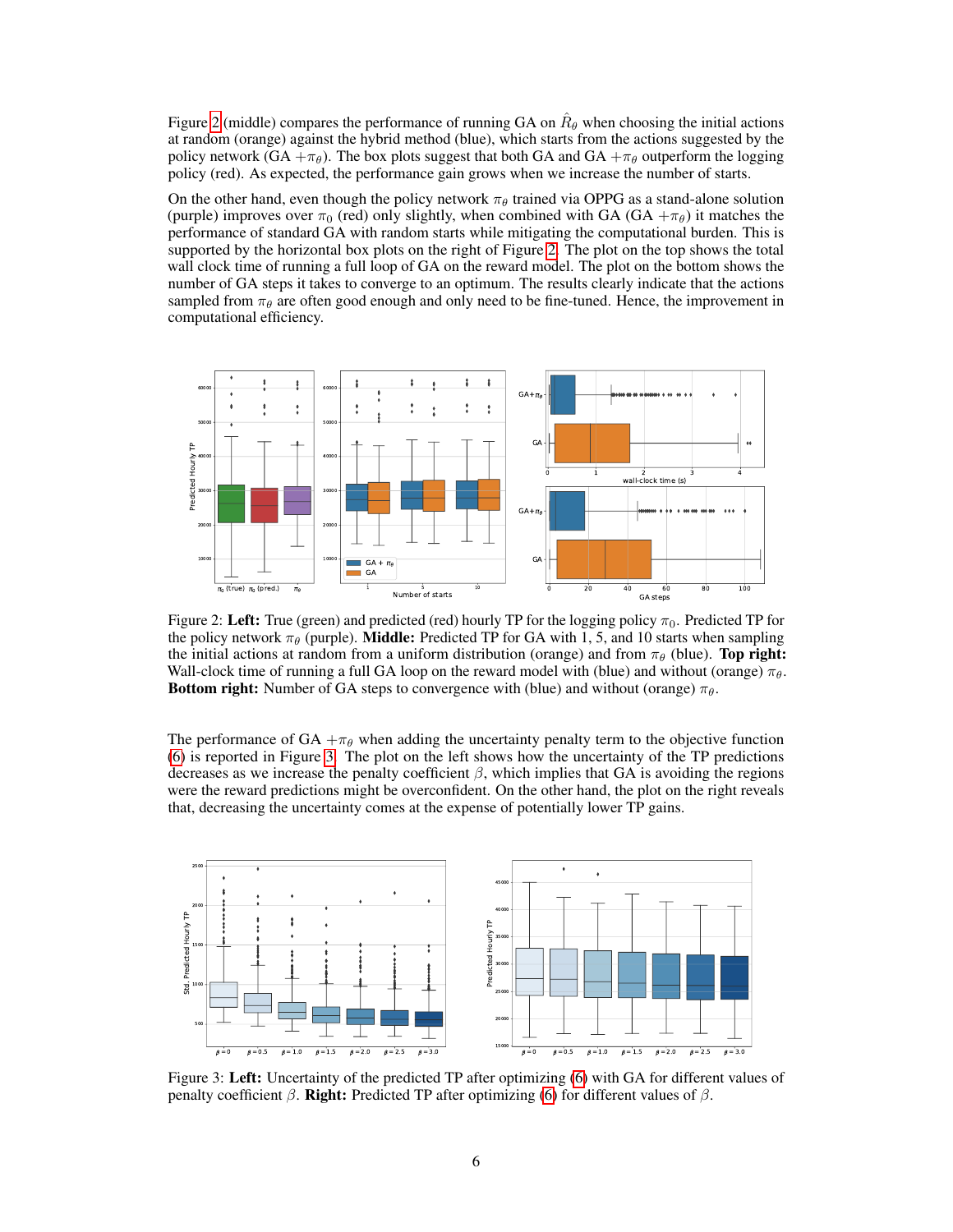# 6 Conclusion

In this paper we presented a data-driven solution to the wireless network optimization problem. We first showed how we formulated the problem as a contextual bandit, and explained how we learned policies offline from a static dataset. Our method combines a policy network trained via OPPG followed by gradient-based local fine-tuning. To guarantee robustness against model bias we augmented the dataset with hypothetical counterfactual examples. We also applied an uncertainty penalty to the optimization objective. Our results suggest that the proposed hybrid method can handle large action spaces while being computationally efficient. Moreover, pending online evaluation, we expect important gains in TP when this solution is deployed in the real wireless network.

## References

- <span id="page-6-3"></span>Auer, P., Cesa-Bianchi, N., Freund, Y., and Schapire, R. (2002). The nonstochastic multiarmed bandit problem. *SIAM J. Comput.*, 32:48–77.
- <span id="page-6-5"></span>Beygelzimer, A. and Langford, J. (2009). The offset tree for learning with partial labels. In *Proceedings of the 15th ACM SIGKDD International Conference on Knowledge Discovery and Data Mining*, page 129–138.
- <span id="page-6-2"></span>Bickel, S., Brückner, M., and Scheffer, T. (2009). Discriminative learning under covariate shift. *Journal of Machine Learning Research*, 10(9).
- <span id="page-6-13"></span>Brookes, D., Park, H., and Listgarten, J. (2019). Conditioning by adaptive sampling for robust design. In *Proceedings of the 36th International Conference on Machine Learning*, pages 773–782.
- <span id="page-6-9"></span>Hansen, L. and Salamon, P. (1990). Neural network ensembles. *IEEE Transactions on Pattern Analysis and Machine Intelligence*, 12(10):993–1001.
- <span id="page-6-10"></span>Heskes, T. (1996). Practical confidence and prediction intervals. In *Proceedings of the 9th International Conference on Neural Information Processing Systems*, NIPS'96, page 176–182, Cambridge, MA, USA. MIT Press.
- <span id="page-6-6"></span>Horvitz, D. G. and Thompson, D. J. (1952). A generalization of sampling without replacement from a finite universe. *Journal of the American statistical Association*, 47(260):663–685.
- <span id="page-6-12"></span>Ionides, E. L. (2008). Truncated importance sampling. *Journal of Computational and Graphical Statistics*, 17(2):295–311.
- <span id="page-6-8"></span>Janner, M., Fu, J., Zhang, M., and Levine, S. (2019). When to trust your model: Model-based policy optimization. In *Advances in Neural Information Processing Systems*, volume 32.
- <span id="page-6-11"></span>Khosravi, A., Nahavandi, S., Creighton, D., and Atiya, A. F. (2011). Comprehensive review of neural network-based prediction intervals and new advances. *IEEE Transactions on Neural Networks*, 22(9):1341–1356.
- <span id="page-6-4"></span>Langford, J. and Zhang, T. (2008). The epoch-greedy algorithm for multi-armed bandits with side information. In Platt, J., Koller, D., Singer, Y., and Roweis, S., editors, *Advances in Neural Information Processing Systems*. Curran Associates, Inc.
- <span id="page-6-1"></span>Levine, S., Kumar, A., Tucker, G., and Fu, J. (2020). Offline reinforcement learning: Tutorial, review, and perspectives on open problems. *arXiv preprint arXiv:2005.01643*.
- <span id="page-6-7"></span>Li, L., Chen, S., Kleban, J., and Gupta, A. (2014). Counterfactual estimation and optimization of click metrics for search engines. *CoRR*.
- <span id="page-6-0"></span>Metevier, B., Giguere, S., Brockman, S., Kobren, A., Brun, Y., Brunskill, E., and Thomas, P. S. (2019). Offline contextual bandits with high probability fairness guarantees. In *Advances in Neural Information Processing Systems*, volume 32.